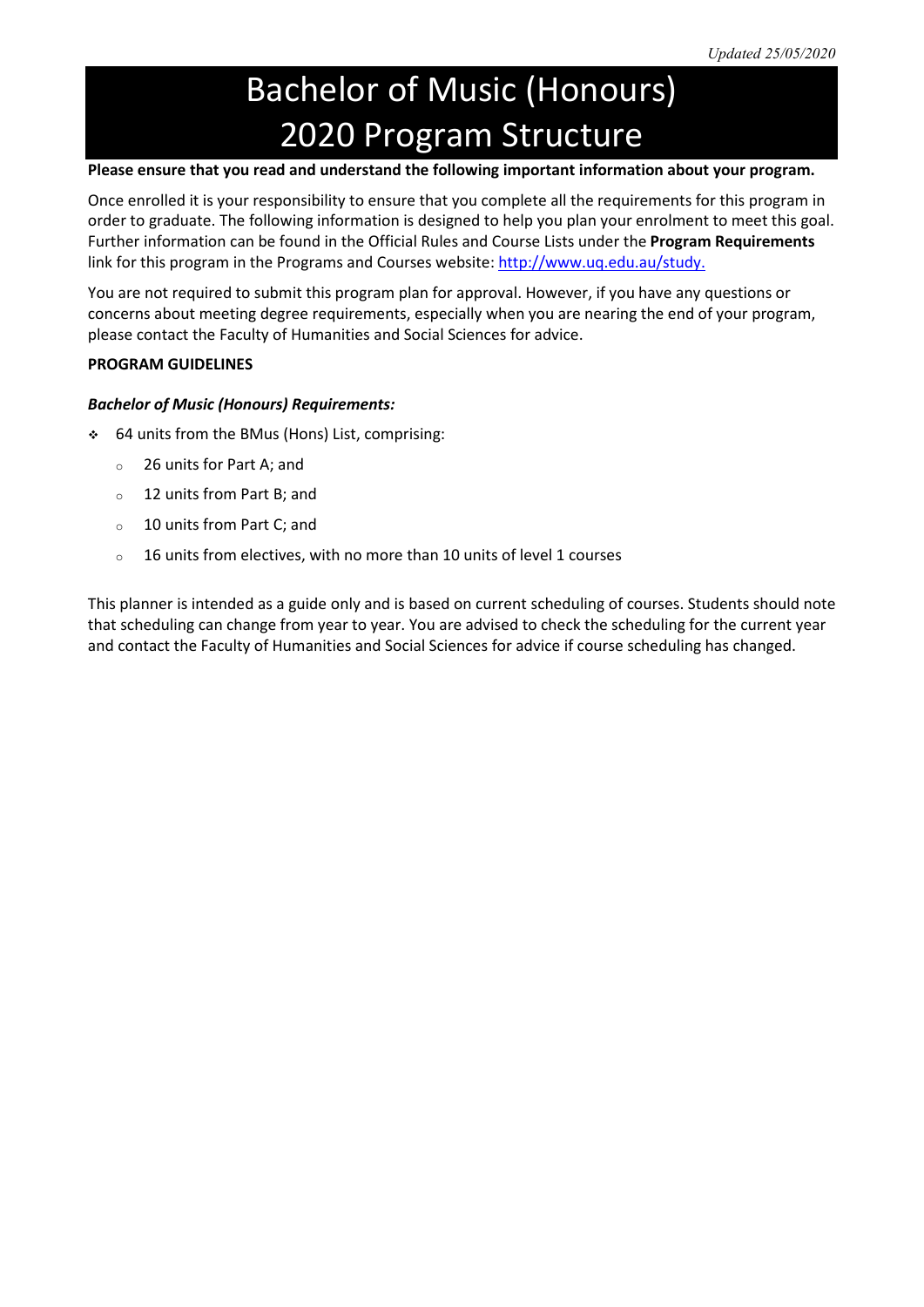# **BACHELOR OF MUSIC (HONOURS) STRUCTURE**

| <b>BACHELOR OF MUSIC (HONOURS)</b>                                 | <b>UNITS</b>                     |  |  |
|--------------------------------------------------------------------|----------------------------------|--|--|
| <b>YEAR ONE</b>                                                    |                                  |  |  |
| <b>SEMESTER ONE</b>                                                |                                  |  |  |
| MUSC1050 Western Art Music 1700-1900: Approaches and Concepts      |                                  |  |  |
| MUSC1250 Performance Studies 1                                     | $\overline{2}$                   |  |  |
| Part B course *                                                    |                                  |  |  |
| Elective course                                                    | $\overline{2}$                   |  |  |
| <b>SEMESTER TWO</b>                                                |                                  |  |  |
| <b>MUSC1260 Performance Studies 2</b>                              | 2                                |  |  |
| MUSC1600 Musicianship 1                                            | 2                                |  |  |
| Part B course                                                      | 2                                |  |  |
| Elective course                                                    | 2                                |  |  |
| <b>YEAR TWO</b>                                                    |                                  |  |  |
| <b>SEMESTER ONE</b>                                                |                                  |  |  |
| MUSC2250 Performance Studies 3                                     | 2                                |  |  |
| MUSC2501 Musicology and Early Music                                | 2                                |  |  |
| MUSC2060 Musicianship 2                                            | 2                                |  |  |
| Elective course                                                    | 2                                |  |  |
| <b>SEMESTER TWO</b>                                                |                                  |  |  |
| <b>MUSC2260 Performance Studies 4</b>                              | 2                                |  |  |
| MUSC2510 Contemporary Art Music                                    | 2                                |  |  |
| Part B course                                                      | $\overline{2}$                   |  |  |
| Elective course                                                    | $\overline{2}$                   |  |  |
| <b>YEAR THREE</b>                                                  |                                  |  |  |
| <b>SEMESTER ONE</b>                                                |                                  |  |  |
| MUSC3060 Musicianship 3                                            | 2                                |  |  |
| MUSC3255 Performance Studies 5                                     | 2                                |  |  |
| <b>EITHER MUSC4410 Artistic and Musicological Research Methods</b> | 2                                |  |  |
| OR MUSC4430 Music Education and Psychology Methods                 |                                  |  |  |
| <b>Elective Course</b>                                             | $\overline{2}$                   |  |  |
| <b>SEMESTER TWO</b>                                                |                                  |  |  |
| MUSC3265 Performance Studies 6                                     |                                  |  |  |
| MUSC3580 Music Analysis and Criticism                              | 2                                |  |  |
| Part B course                                                      | $\overline{2}$<br>$\overline{2}$ |  |  |
| <b>Elective Course</b>                                             |                                  |  |  |
| <b>YEAR FOUR</b>                                                   |                                  |  |  |
| <b>SEMESTER ONE</b>                                                |                                  |  |  |
| <b>EITHER MUSC4610 Creative Practice and Research</b>              | 4                                |  |  |
| OR MUSC4630 Music Thesis                                           |                                  |  |  |
| Part B course                                                      | 2                                |  |  |
| <b>Elective Course</b>                                             | $\overline{2}$                   |  |  |
| <b>SEMESTER TWO</b>                                                |                                  |  |  |
| EITHER MUSC4610 Creative Practice and Research                     | 4                                |  |  |
| OR MUSC4630 Music Thesis                                           |                                  |  |  |
| Part B course                                                      | 2                                |  |  |
| Elective course                                                    | $\overline{2}$                   |  |  |

\* Please consider taking MUSC1060 Introduction to Musicianship in year one semester one if your results in the online musicianship test indicate you would benefit from doing so.